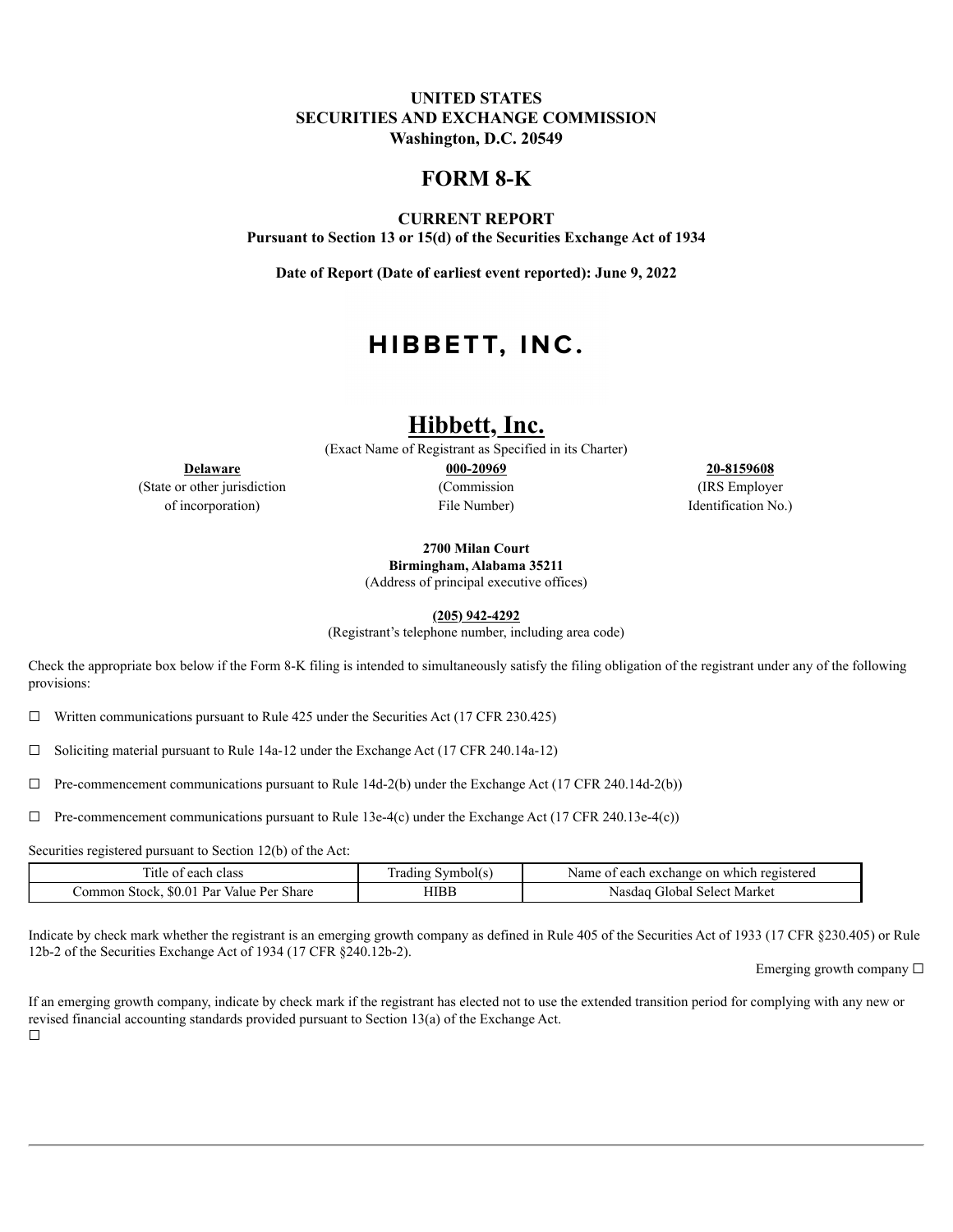#### Item 5.02. Departure of Directors or Certain Officers; Election of Directors; Appointment of Certain Officers; Compensatory Arrangements of **Certain Officers.**

On June 9, 2022, Jamere Jackson notified Hibbett, Inc., a Delaware corporation (the "Company"), of his decision to resign from the Board of Directors of the Company (the "Board") and as a member of the Audit Committee of the Board (the "Audit Committee"), effective immediately. Mr. Jackson's decision to resign from the Board was not the result of any disagreement with the Company over any of its operations, policies or practices.

On June 10, 2022, the Board appointed Pamela Edwards to fill the vacancy created by the resignation of Mr. Jackson, effective June 10, 2022. Ms. Edwards will serve as a Class III member of the Board for a term expiring at the Company's 2023 Annual Meeting of Stockholders, and until her successor is duly elected and qualified or until her earlier death, resignation, disqualification or removal. In addition, the Board appointed Ms. Edwards to serve as a member of the Audit Committee.

Ms. Edwards will receive compensation as a non-employee director of the Company in accordance with the Company's non-employee director compensation practices described in the Company's proxy statement filed with the Securities and Exchange Commission (the "SEC") on April 15, 2022. The initial annual retainer and initial annual equity grant to be received by Ms. Edwards will be prorated for her services during the remainder of fiscal year 2023.

There are no arrangements or understandings between Ms. Edwards and any other person pursuant to which she was appointed as a member of the Board. There are no family relationships between Ms. Edwards and any director, executive officer, or any person nominated or chosen by the Company to become a director or executive officer. There are no related person transactions (within the meaning of Item 404(a) of Regulation S-K promulgated by the SEC between Ms. Edwards and the Company.

#### **Item 7.01. Regulation FD Disclosure.**

On June 13, 2022, the Company issued a press release (the "Press Release") announcing Mr. Jackson's resignation from and Ms. Edward's appointment to the Board. A copy of the Press Release is furnished as Exhibit 99.1 to this Current Report on Form 8-K.

The information in Item 7.01 of this Current Report on Form 8-K, as well as Exhibit 99.1 attached hereto, shall not be deemed "filed" for purposes of Section 18 of the Securities Exchange Act of 1934, as amended (the "Exchange Act"), nor shall it be deemed incorporated by reference in any filing under the Securities Act, or the Exchange Act, except as shall be expressly set forth by specific reference in such a filing.

#### **Item 9.01. Financial Statements and Exhibits.**

*(d) Exhibits.*

| Exhibit No. | Description                                                                 |
|-------------|-----------------------------------------------------------------------------|
| 99.1        | Press Release dated June 13, 2022                                           |
| 104         | Cover Page Interactive Data File (embedded within the Inline XBRL document) |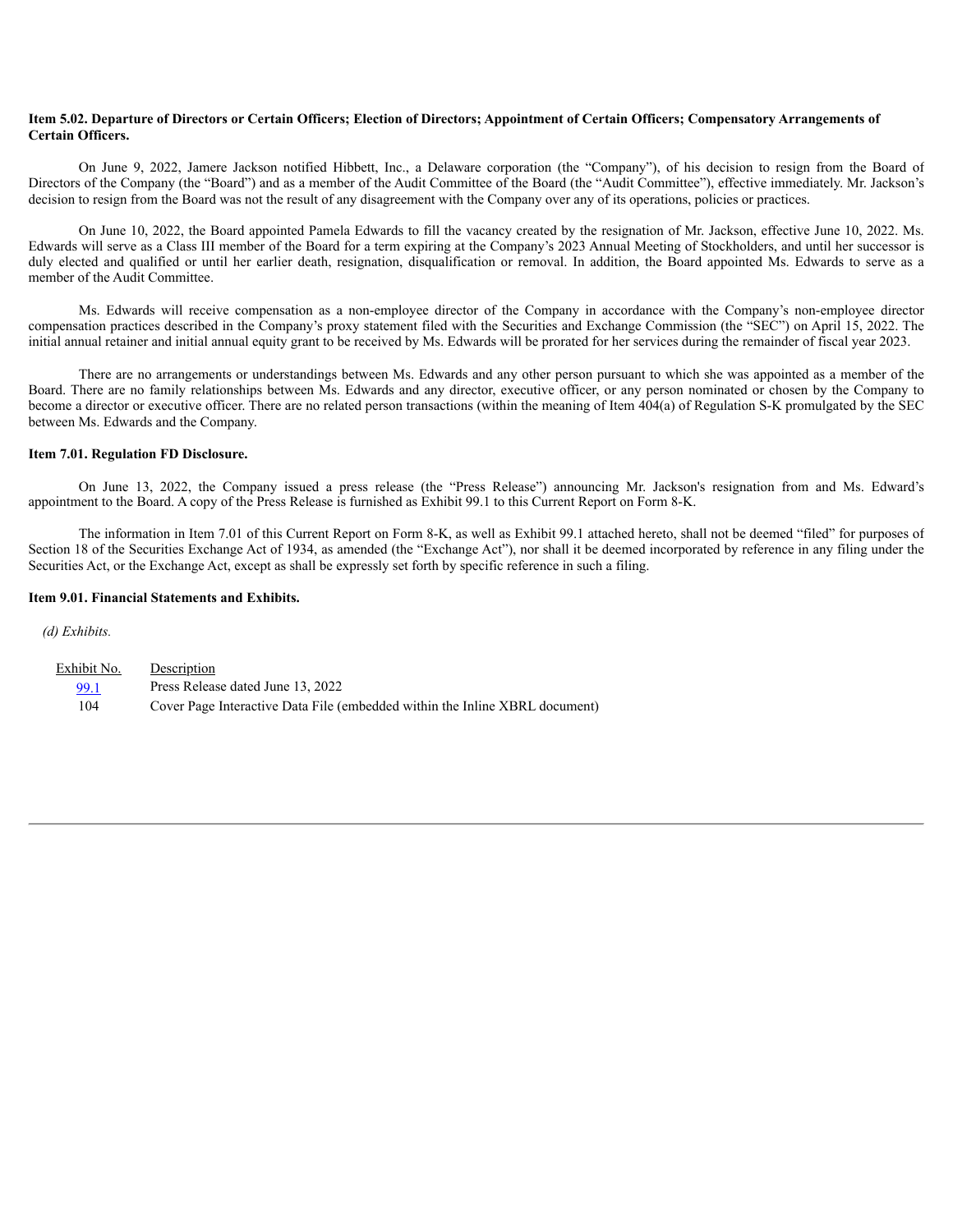## **SIGNATURE**

Pursuant to the requirements of the Securities Exchange Act of 1934, the registrant has duly caused this report to be signed on its behalf by the undersigned hereunto duly authorized.

HIBBETT, INC.

June 13, 2022 By: /s/ David M. Benck

David M. Benck Senior Vice President and General Counsel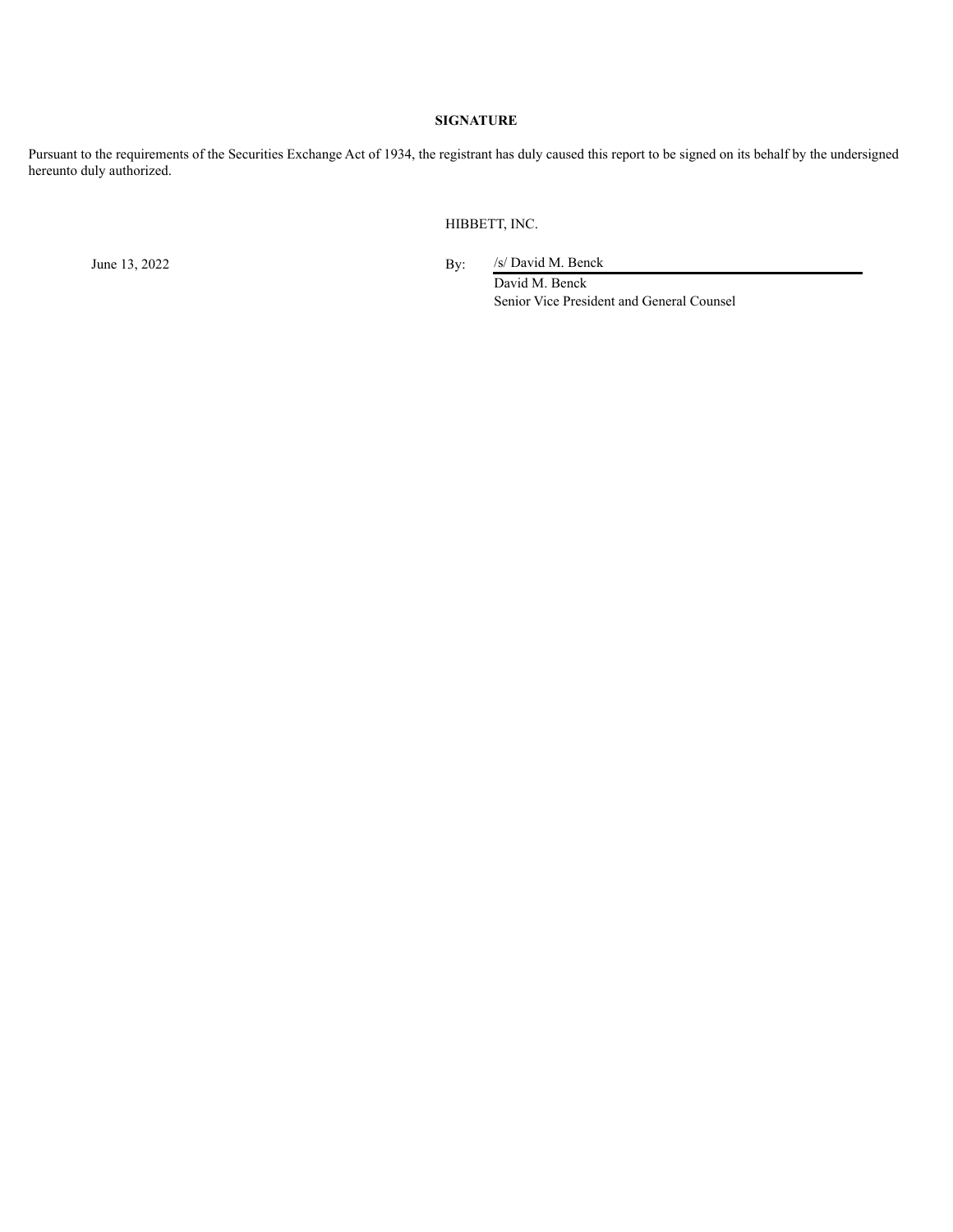*Exhibit 99.1*

# <span id="page-3-0"></span>HIBBETT | CITY GEAR **ESTABLISHED 1945**

Contact: David Benck

Senior Vice President and General Counsel (205) 942-4292

# **HIBBETT ANNOUNCES CHANGES TO THE BOARD OF DIRECTORS**

BIRMINGHAM, AL (June 13, 2022)—Hibbett, Inc. (Nasdaq/GS: HIBB), an athletic-inspired fashion retailer, announced the resignation of Mr. Jamere Jackson, effective Thursday, June 9, 2022, and the appointment of Ms. Pamela Edwards to the Company's Board of Directors, effective Friday, June 10, 2022. Mr. Jackson is resigning for personal reasons and there were no disagreements between Mr. Jackson and the Company in connection with his resignation. The resignation and subsequent appointment maintains the size of the Board at 10. Ms. Edwards will serve on the Audit Committee and will be a Class III Director whose term expires at the 2023 Annual Stockholders Meeting.

Ms. Edwards was most recently with Citi Trends as its Executive Vice President and Chief Financial Officer from January 2021 to April 2022. Prior to her retirement from Citi Trends, she was with L Brands Inc., as the Chief Financial Officer and Executive President for its Mast Global division from 2017-2020, as the Chief Financial Officer of its Victoria's Secret division from 2007-2017, and as the Chief Financial Officer of its Express division from 2005-2007. Prior to L Brands Inc., Ms. Edwards worked in various business and financial planning roles at Gap/Old Navy, Sears Roebuck and Kraft Foods.

Ms. Edwards has an MBA from the Fuqua School of Business at Duke University and a Bachelor of Science degree in Finance from Florida A&M University. Ms. Edwards currently serves on the board of directors of Neiman Marcus Group, LLC. She qualifies as an "audit committee financial expert" within the meaning of applicable regulations of the Securities and Exchange Commission pursuant to the Sarbanes-Oxley Act of 2002.

Anthony F. Crudele, Chairman of the Board, stated, "Pam is a highly accomplished senior executive with extensive business and strategic leadership experience. Her impressive background, including over 15 years as a retail Chief Financial Officer, will bring valuable perspective and financial expertise to the Board and Audit Committee. We look forward to adding Pam to the Hibbett Board."

Mr. Crudele continued, "I would also like to thank Jamere for his guidance, insight and counsel as Hibbett successfully navigated an unprecedented retail environment over the last two years. His other significant professional commitments resulted in his decision to resign from the Board at this time."

Mr. Jackson commented, "It was an honor to be a member of the Hibbett Board and Audit Committee for the last two years. Although my current commitments prevent me from continuing to serve on the Board, I will always value the relationships I have built with the management team and my fellow Board members. I wish the entire Hibbett team nothing but the best in the future."